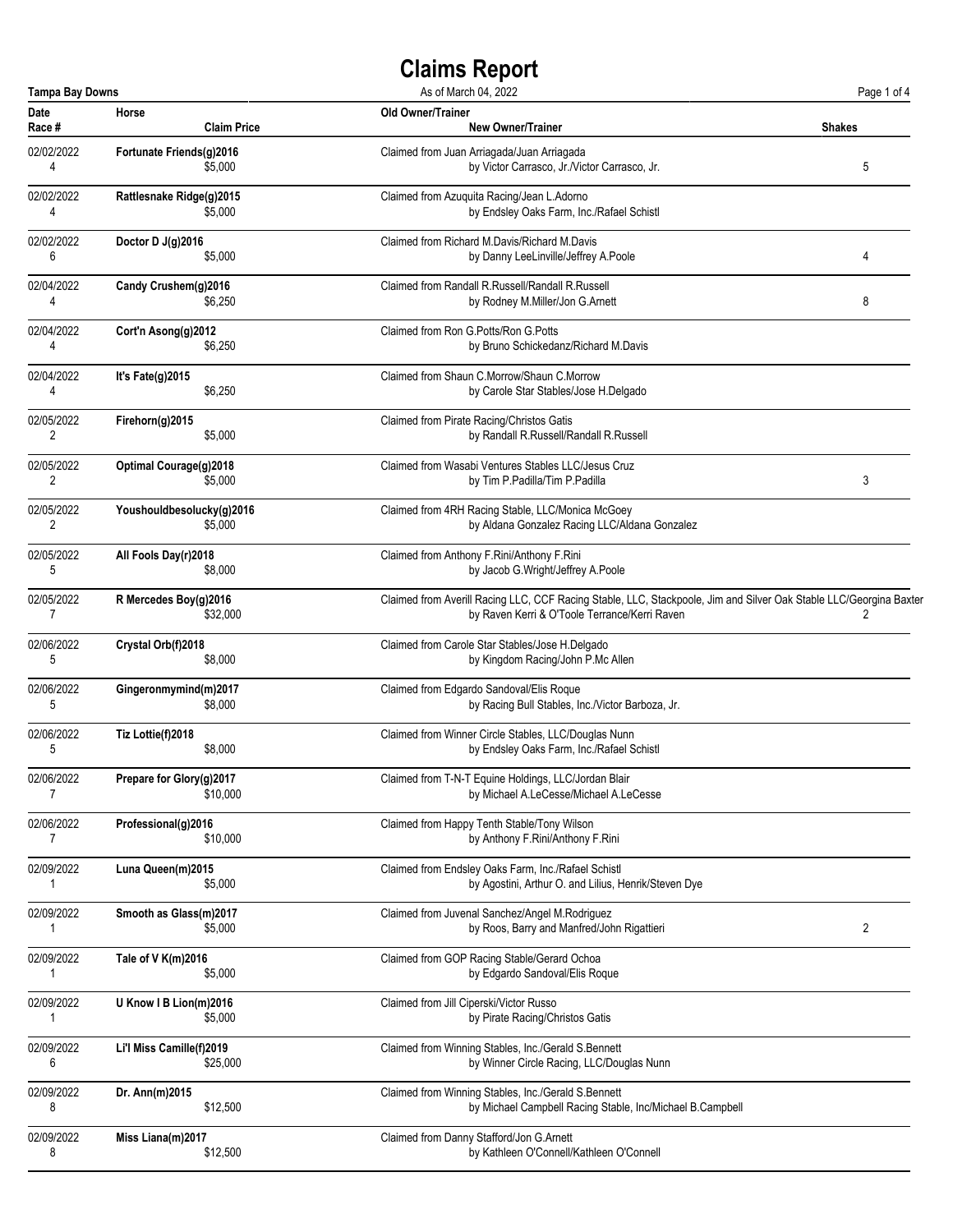| <b>Tampa Bay Downs</b><br>As of March 04, 2022 |                             |                                                                                   | Page 2 of 4    |
|------------------------------------------------|-----------------------------|-----------------------------------------------------------------------------------|----------------|
| Date                                           | Horse                       | <b>Old Owner/Trainer</b>                                                          | <b>Shakes</b>  |
| Race #                                         | <b>Claim Price</b>          | <b>New Owner/Trainer</b>                                                          |                |
| 02/11/2022                                     | Aspropodia(f)2018           | Claimed from Wasabi Ventures Stables LLC/Jesus Cruz                               | $\overline{2}$ |
| 4                                              | \$8,000                     | by Edgardo Sandoval/Elis Roque                                                    |                |
| 02/11/2022                                     | <b>Style(f)2019</b>         | Claimed from Peter E.Blum/Arnaud Delacour                                         | 2              |
| 5                                              | \$32,000                    | by Juan Arriagada/Juan Arriagada                                                  |                |
| 02/11/2022                                     | Bold Paynter(g)2016         | Claimed from Majestic Racing, Inc. and Winning Stables, Inc./Gerald S.Bennett     |                |
| 8                                              | \$16,000                    | by Endsley Oaks Farm, Inc./Rafael Schistl                                         |                |
| 02/12/2022                                     | Dream Liner (BRZ)(h)2016    | Claimed from Daniel Alonso/Saffie A.Joseph, Jr.                                   |                |
| 11                                             | \$16,000                    | by Happy Tenth Stable/Tony Wilson                                                 |                |
| 02/12/2022                                     | Fly Fly Away(g)2017         | Claimed from Happy Tenth Stable/Tony Wilson                                       |                |
| 11                                             | \$16,000                    | by Lesley AnnGuarino/Steven F.Cahill                                              |                |
| 02/12/2022                                     | Missionatthespa(g)2016      | Claimed from Stephen M.Viola/Michael A.LeCesse                                    |                |
| 11                                             | \$16,000                    | by 4RH Racing Stable, LLC/Monica McGoey                                           |                |
| 02/13/2022                                     | Frankie Z(g)2018            | Claimed from Three Crowns Farm/John Rigattieri                                    |                |
| 8                                              | \$8,000                     | by Alejandro Mendieta/Susan F.Arnett                                              |                |
| 02/13/2022                                     | Albie(g)2016                | Claimed from Ramdeo Racing Stable/Jesus Cruz                                      |                |
| 9                                              | \$16,000                    | by M. AnthonyFerraro/M. AnthonyFerraro                                            |                |
| 02/16/2022                                     | Benevengo(c)2019            | Claimed from Maryanne Inman/Kathleen O'Connell                                    |                |
| 1                                              | \$25,000                    | by Wasabi Ventures Stables LLC/Jesus Cruz                                         |                |
| 02/16/2022                                     | I Kickn(g)2017              | Claimed from Endsley Oaks Farm, Inc./Rafael Schistl                               | 4              |
| 4                                              | \$5,000                     | by Tedston Holder/Tedston Holder                                                  |                |
| 02/16/2022                                     | More Chances(g)2017         | Claimed from Mike AllenDunslow/Mike A.Dunslow                                     |                |
| 6                                              | \$8,000                     | by Joseph Velez/Elis Roque                                                        |                |
| 02/16/2022                                     | Skillful(h)2017             | Claimed from M J M Stable/Victor Carrasco, Jr.                                    |                |
| 6                                              | \$8,000                     | by Winner Circle Stables, LLC/Douglas Nunn                                        |                |
| 02/16/2022                                     | All Good Times(m)2015       | Claimed from Richard J.Smith/Robert A.Raymond                                     |                |
| 8                                              | \$16,000                    | by Danny Stafford/Jon G.Arnett                                                    |                |
| 02/16/2022                                     | Extravagant Rosie(m)2017    | Claimed from Vicino Racing Stables, Inc./Dennis Ward                              |                |
| 9                                              | \$16,000                    | by J. KentSweezey/J. KentSweezey                                                  |                |
| 02/18/2022                                     | Csilla(m)2017               | Claimed from ABE Racing, Grinsteinner, Dan and Grinsteinner, Jr., Dan/Lynn Rarick |                |
| 2                                              | \$8,000                     | by Wasabi Ventures Stables LLC/Jesus Cruz                                         |                |
| 02/18/2022                                     | Ms. Malevolence(m)2017      | Claimed from Winner Circle Stables, LLC/Douglas Nunn                              |                |
| 2                                              | \$8,000                     | by Victor Carrasco, Jr./Victor Carrasco, Jr.                                      |                |
| 02/18/2022                                     | <b>Bionic Bottle(m)2017</b> | Claimed from Glenn Garofano/Jorge Delgado                                         | 4              |
| 3                                              | \$5,000                     | by Pedro Posadas/Robert A.Raymond                                                 |                |
| 02/18/2022                                     | Fig Jelly(g)2015            | Claimed from Ralph E.Whitney/Donald F.Hunt                                        |                |
| 5                                              | \$16,000                    | by Acclaimed Racing Stable/Maria Bowersock                                        |                |
| 02/18/2022                                     | Origo(g)2019                | Claimed from Wertheimer and Frere/H. GrahamMotion                                 | 2              |
| 7                                              | \$20,000                    | by Donald Colantonio/Brenda McCarthy                                              |                |
| 02/18/2022                                     | Papi Bello(c)2019           | Claimed from Diego Fuenmayor/Rafael Romero                                        | 2              |
| 7                                              | \$20,000                    | by Endsley Oaks Farm, Inc./Rafael Schistl                                         |                |
| 02/18/2022                                     | Cort'n Asong(g)2012         | Claimed from Bruno Schickedanz/Richard M.Davis                                    | 2              |
| 8                                              | \$6,250                     | by Kelly's Racing LLC/Jon G.Arnett                                                |                |
| 02/18/2022                                     | Kiger(g)2018                | Claimed from Roger B.Sterling/Renaldo Richards                                    |                |
| 8                                              | \$6,250                     | by Zeehandelar, Steve and Sutherland, Thomas/Steven F.Cahill                      |                |
| 02/19/2022                                     | Irish Dream Girl(f)2018     | Claimed from Equine Authority Inc./John GVinson                                   | 4              |
| 6                                              | \$25,000                    | by Winning Stables, Inc./Gerald S.Bennett                                         |                |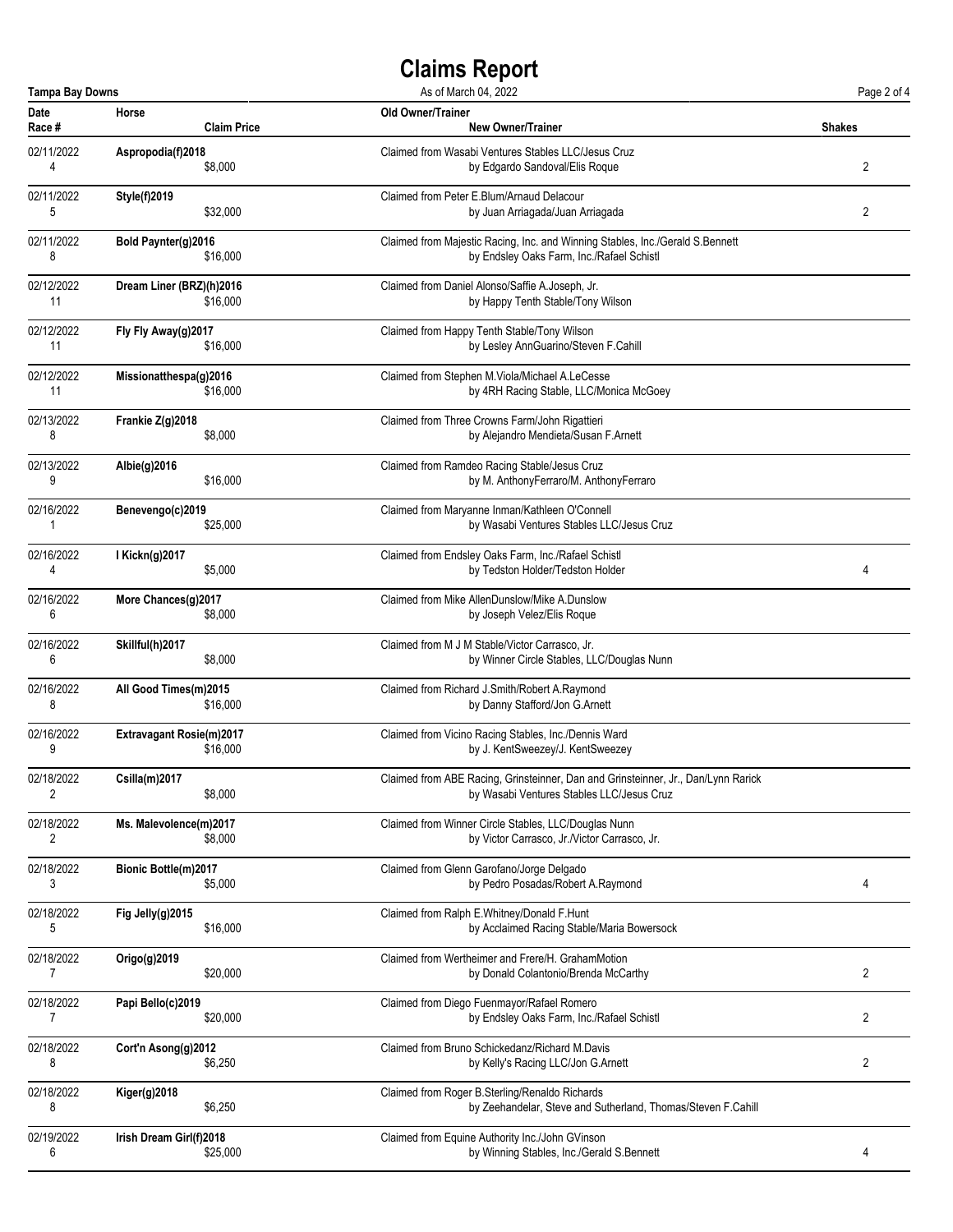| <b>Tampa Bay Downs</b><br>As of March 04, 2022 |                               |                    | Page 3 of 4                                                                                       |                |
|------------------------------------------------|-------------------------------|--------------------|---------------------------------------------------------------------------------------------------|----------------|
| Date<br>Race #                                 | Horse                         | <b>Claim Price</b> | Old Owner/Trainer<br><b>New Owner/Trainer</b>                                                     | <b>Shakes</b>  |
| 02/19/2022<br>$\overline{7}$                   | Luscious(m)2017               | \$8,000            | Claimed from Banks Racing LLC/Chris Banks<br>by Winning Stables, Inc./Gerald S.Bennett            | 2              |
| 02/19/2022<br>9                                | Imperial King(g)2018          | \$16,000           | Claimed from Mark Hoffman/Dennis Ward<br>by Juan Arriagada/Juan Arriagada                         | 2              |
| 02/20/2022<br>1                                | Candy Crushem(g)2016          | \$10,000           | Claimed from Rodney M.Miller/Jon G.Arnett<br>by Jacob G.Wright/Jeffrey A.Poole                    |                |
| 02/20/2022<br>3                                | Expect to Be Ready(f)2018     | \$25,000           | Claimed from Patricia A.Generazio/Luis Carvajal, Jr.<br>by Happy Tenth Stable/Tony Wilson         |                |
| 02/20/2022<br>6                                | Imperial Brew(g)2015          | \$5,000            | Claimed from Anthony J.Granitz/Anthony J.Granitz<br>by Anthony F.Rini/Anthony F.Rini              | 3              |
| 02/20/2022<br>6                                | Mr. Who(g)2017                | \$5,000            | Claimed from Winner Circle Stables, LLC/Douglas Nunn<br>by Tim P.Padilla/Tim P.Padilla            | $\overline{2}$ |
| 02/23/2022<br>1                                | Kenai Cool(m)2016             | \$5,000            | Claimed from Danny Stafford/Jon G.Arnett<br>by Cynthia Cordero/Alexis Cordero-Lopez               | 2              |
| 02/23/2022<br>7                                | Ludo(g)2019                   | \$16,000           | Claimed from Catherine M. Wills/Arnaud Delacour<br>by Endsley Oaks Farm, Inc./Rafael Schistl      |                |
| 02/23/2022<br>7                                | Watch for the Lute(c)2019     | \$16,000           | Claimed from Reitman Stables LLC/Darien Rodriquez<br>by Winner Circle Stables, LLC/Douglas Nunn   |                |
| 02/23/2022<br>8                                | Ace Destroyer(g)2016          | \$8,000            | Claimed from ABE Racing/Lynn Rarick<br>by Radcliffe Siddo/Barrington Siddo                        | 3              |
| 02/23/2022<br>8                                | Loud N Proud(g)2016           | \$8,000            | Claimed from Winner Circle Stables, LLC/Douglas Nunn<br>by Rodney M.Miller/Jon G.Arnett           | 2              |
| 02/23/2022<br>8                                | Magical Tale(g)2016           | \$8,000            | Claimed from M. AnthonyFerraro/M. AnthonyFerraro<br>by Bruno Schickedanz/Richard M.Davis          |                |
| 02/23/2022<br>8                                | Rumpole(g)2014                | \$8,000            | Claimed from Bill Guess/Jon G.Arnett<br>by Jacob G.Wright/Jeffrey A.Poole                         |                |
| 02/25/2022<br>2                                | Folk Hero(f)2019              | \$16,000           | Claimed from Carrol Stubbs/Cody W.Axmaker<br>by Carole Star Stables/Jose H.Delgado                |                |
| 02/25/2022<br>2                                | Sassy Like Julia(f)2019       | \$16,000           | Claimed from Herbert Reisel/James Tsirigotis, Jr.<br>by Bruce Krell/Victor Russo                  |                |
| 02/25/2022<br>4                                | Strong Ending(g)2017          | \$5,000            | Claimed from Smart Angle LLP/Monica McGoey<br>by Bruno Schickedanz/Richard M.Davis                |                |
| 02/25/2022<br>6                                | High Five Cotton(g)2014       | \$10,000           | Claimed from Carole Star Stables/Jose H.Delgado<br>by Roger B.Sterling/Renaldo Richards           |                |
| 02/25/2022<br>6                                | Slippy(g)2016                 | \$10,000           | Claimed from Cynthia Cordero/Alexis Cordero-Lopez<br>by Winning Stables, Inc./Gerald S.Bennett    |                |
| 02/26/2022<br>1                                | Lea Me Alone(f)2018           | \$5,000            | Claimed from Christopher Creel/Thomas D.Foley<br>by Charles D.Nielsen/Jon G.Arnett                |                |
| 02/26/2022<br>8                                | Thats All Shewrote(f)2018     | \$10,000           | Claimed from Kenneth Doyen/Denis L.Sasso<br>by Majestics Racing/Gerald S.Bennett                  |                |
| 02/27/2022<br>1                                | Magicgirl(m)2017              | \$6,250            | Claimed from John Grossi's Racing Corp./William Downing<br>by Alejandro Mendieta/Robert A.Raymond | 2              |
| 02/27/2022<br>1                                | Mizzen Air(m)2014             | \$6,250            | Claimed from Zeppes Stable LLC/Dennis Ward<br>by MCR Stable, Inc./Benny R.Feliciano               |                |
| 02/27/2022<br>4                                | <b>Magical Warrior(g)2019</b> | \$20,000           | Claimed from Gilberto Martinez/Anthony J.Granitz<br>by Winning Stables, Inc./Gerald S.Bennett     | 2              |